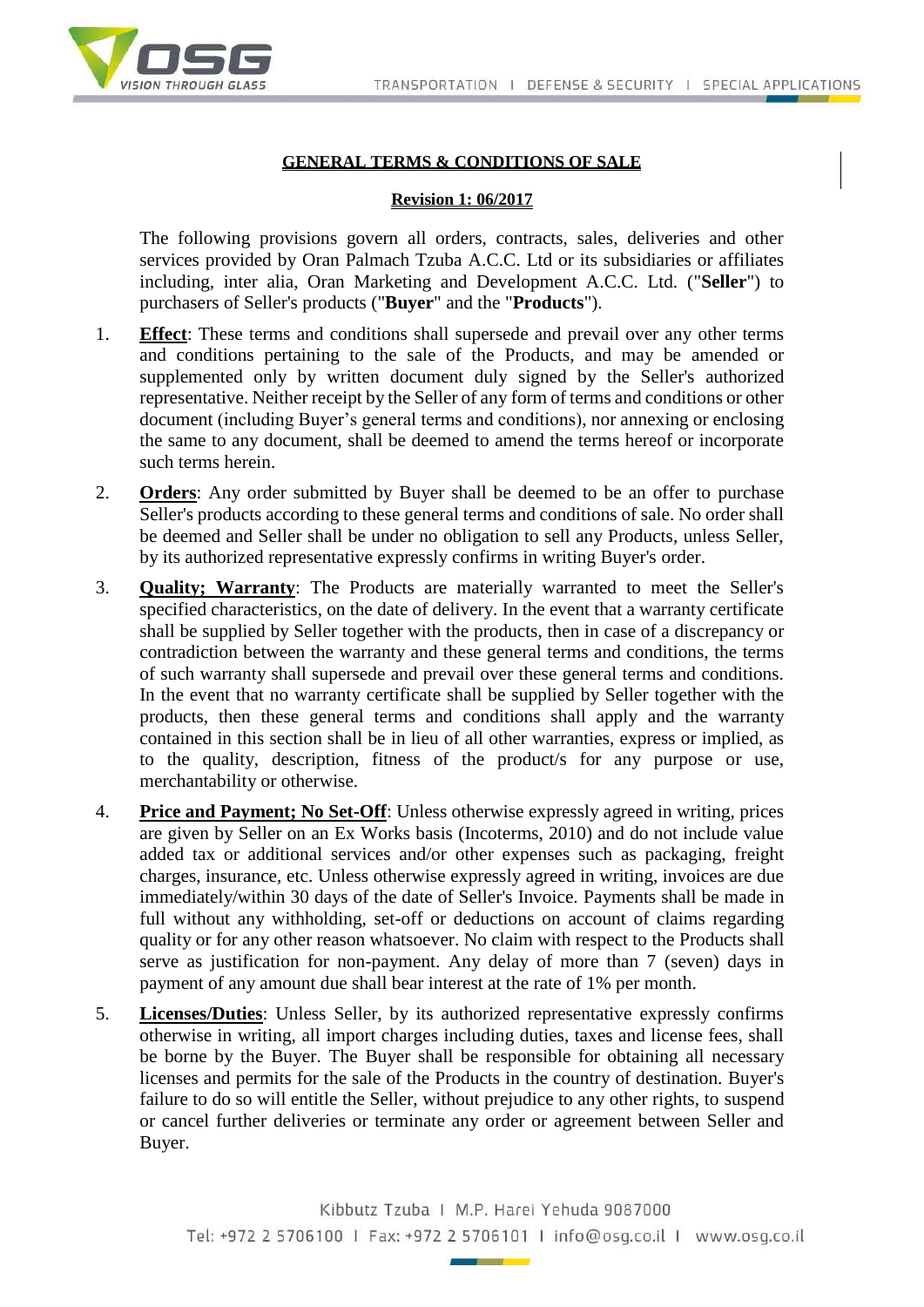

- 6. **Title/Risk**: Title in Products shall pass to Buyer upon: (i) receipt by Seller of full payment therefor; or (ii) delivery of the Products to Buyer, whichever is later. Risk of loss and/or damage in or to the Products shall pass to Buyer upon delivery thereof at the agreed delivery location(s).
- 7. **Liability**: Notwithstanding anything to the contrary herein or elsewhere contained, the Buyer's sole and exclusive remedy and Seller's sole liability shall be limited to the replacement of the non-conforming Product on an Ex Works basis (Incoterms, 2010); or the repair of the non - conforming Product; or if Seller so elects, to refund Buyer the amount paid for the non-conforming Product, all at the sole discretion of the Seller, provided that any claim by the Buyer shall be notified to the Seller within 14 days from the date of delivery of the Product/s, unless the non – conformance of the Product/s was not apparent on reasonable inspection, in which case the claim shall be notified within 14 days after discovery of the non-conformance. If Buyer shall not notify the Seller of its claim within the above time frame, the Seller shall have no liability with respect to such non-conformance and such products shall be deemed, for all intents and purposes, to fully conform to the agreed specifications.

SELLER SHALL NOT BE LIABLE FOR ANY INDIRECT, SPECIAL, INCIDENTAL, PUNITIVE OR CONSEQUENTIAL DAMAGES OF ANY KIND (INCLUDING LOSS OF PROFIT) AND IN NO EVENT WILL THE SELLER'S LIABILITY ARISING OUT OF OR IN CONNECTION WITH THESE TERMS AND CONDITIONS AND/OR THE PRODUCTS, EXCEED THE AMOUNT ACTUALLY PAID TO THE SELLER FOR THE PRODUCTS IN RESPECT TO WHICH THE CLAIMS ARE MADE.

- 8. **Suspension or Cancellation of Deliveries**: Upon the occurrence of any of the following events, the Seller may, without prejudice to its other rights or remedies, suspend or cancel further deliveries or terminate any order or agreement between Seller and Buyer, as the Seller shall deem fit at its sole discretion: (a) the Buyer fails to pay the Seller on the due date any amount owed to Seller; (b) Buyer breaches any of the material terms or conditions hereof, or breaches any non-material term or conditions hereof and fails to rectify such breach within 10 (ten) days; (c) a receiver is appointed for the Buyer, or all or a substantial part of its property; (d) the Buyer becomes insolvent and/or ceases and/or is unable to pay its debts as they become due, or makes an assignment for the benefit of its creditors; (e) any proceedings are commenced by or for the Buyer under any bankruptcy, insolvency or any other debtors' relief law; (f) Buyer commences to dissolve under applicable corporate law statutes.
- 9. **Changes and Adjustments**. Subject to providing the Buyer with a written notice with respect thereto, the Seller shall have the right to make changes or adjustments to the specifications of Products, in the event that such changes or adjustments are necessary to comply with any applicable law, rule, regulation, standard or safety requirement, provided however that such changes or adjustments do not materially affect the nature of the Products.
- 10. **Intellectual Property Rights.** Seller reserves all right and title, including (without limitation) all patents, copyright, industrial design rights and any other intellectual property rights, in and to any and all data, designs, drawings, plans, layouts, specifications, models, documentation, reports and information in connection with the Products, in tangible or intangible form and nothing in these general terms and conditions or otherwise shall be construed as transferring any intellectual property right of Seller of any kind (including in connection with the Products), to the Buyer.